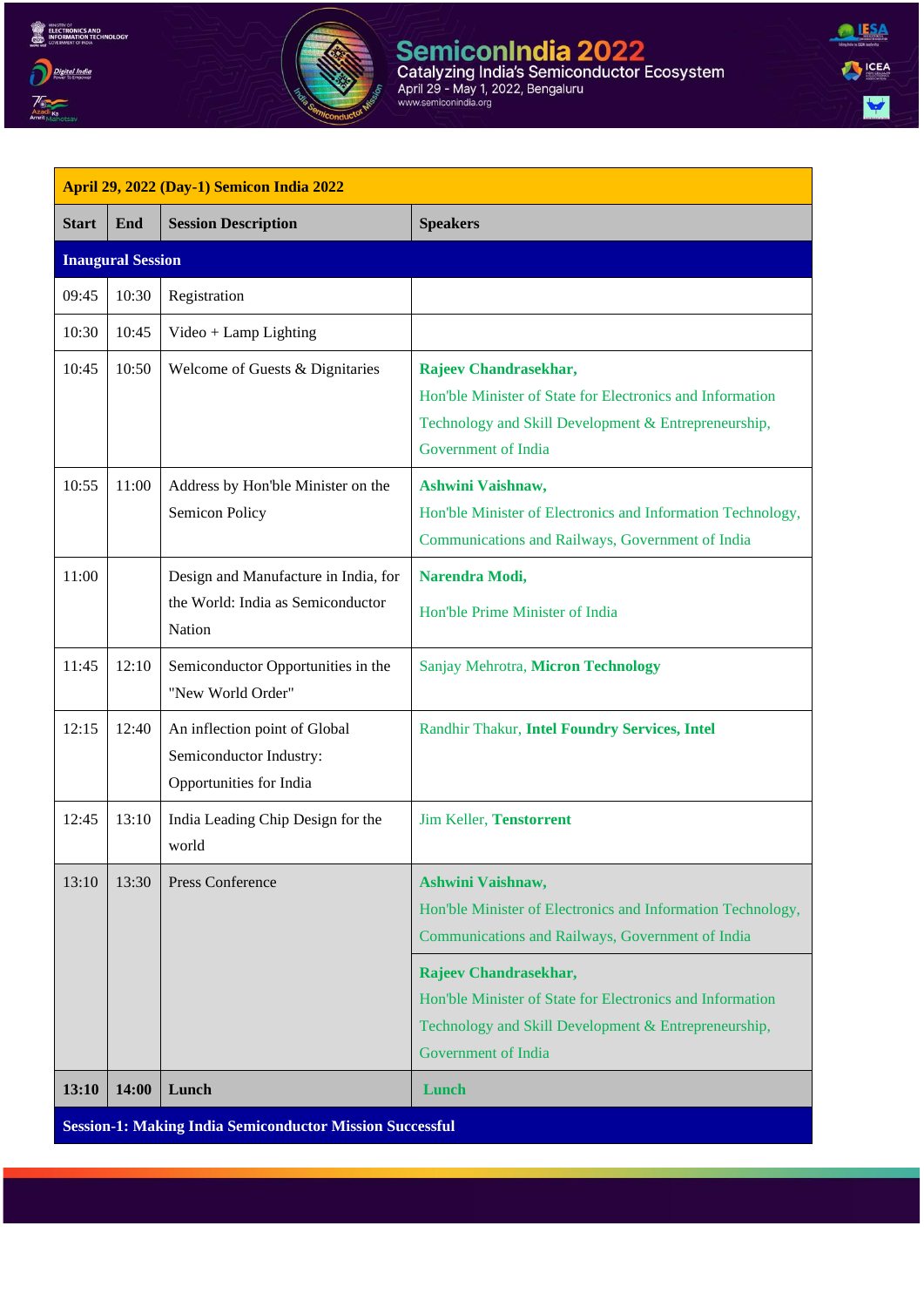





| 14:00 | 14:25 | India's 'Fab'ulous push for Million<br><b>Chips for Billions</b> | Ajit Manocha, SEMI                                       |
|-------|-------|------------------------------------------------------------------|----------------------------------------------------------|
| 14:30 | 15:30 | Panel Discussion on                                              | <b>Moderator: Surinder Singh, SCL</b>                    |
|       |       | India's march towards semiconductor                              | Barun Dutta, IMEC                                        |
|       |       | self-reliance                                                    | <b>Erez Imberman, Tower Semiconductors</b>               |
|       |       |                                                                  | Raj Kumar, IGSS Ventures                                 |
|       |       |                                                                  | <b>Rajesh Nair, GlobalFoundries</b>                      |
|       |       | <b>Session-2: Emerging Semiconductor Start-ups</b>               |                                                          |
| 15:35 | 16:35 | Panel Discussion on                                              | <b>Moderator: Ganapathy Subramaniam, Celesta Capital</b> |
|       |       | New Chip on the Block                                            | Parag Naik, Saankhya Labs                                |
|       |       |                                                                  | Gireesh Rajendran, Steradian Semi                        |
|       |       |                                                                  | Pradeep Vajram, Alpha-IC                                 |
|       |       |                                                                  | Kamal Jain, Blaize                                       |
|       |       |                                                                  |                                                          |
|       |       |                                                                  | <b>Neel Gala, InCore Semiconductors</b>                  |
|       |       | <b>Session-3: Semiconductor demand drivers</b>                   |                                                          |
| 16:40 | 17:10 | Fireside chat on                                                 | Prof. Kamakoti, IIT Madras with Prof. Dave Patterson, UC |
|       |       | Emerging designs driving the                                     | <b>Berkeley</b>                                          |
|       |       | semiconductor demand                                             |                                                          |
| 17:15 | 18:15 | Panel Discussion on                                              | Moderator: Rajen Vagadia, Qualcomm                       |
|       |       | Growth drivers for semiconductors                                | Jaya Jagdish, AMD                                        |
|       |       |                                                                  | Sanjay Gupta, NXP Semiconductors                         |
|       |       |                                                                  | <b>Sanjay Nayak, Tejas Networks</b>                      |
|       |       |                                                                  | Sai Krishna Mopuri, Analog Devices                       |
|       |       |                                                                  | Amit Jain, Minda Groups                                  |
|       |       |                                                                  | Suraj Rengarajan, Applied Materials                      |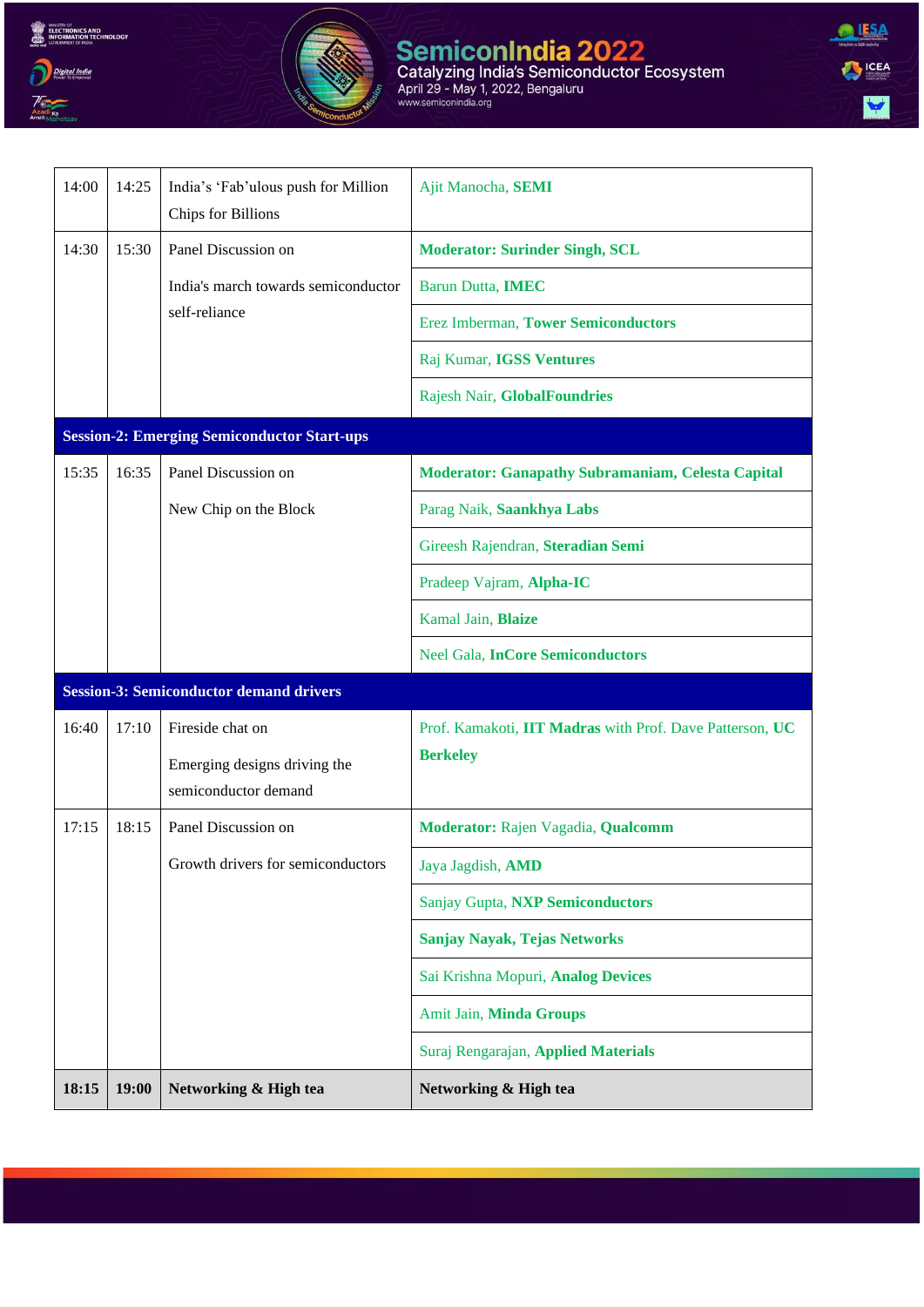





| 19:00 | 21:00<br><b>Banquet Session</b> | Basavaraj Somappa Bommai, Hon'ble Chief Minister,<br>Government of Karnataka |                                                             |
|-------|---------------------------------|------------------------------------------------------------------------------|-------------------------------------------------------------|
|       |                                 |                                                                              |                                                             |
|       |                                 |                                                                              | Ashwini Vaishnaw,                                           |
|       |                                 |                                                                              | Hon'ble Minister of Electronics and Information Technology, |
|       |                                 |                                                                              | Communications and Railways, Government of India,           |
|       |                                 |                                                                              | Government of India                                         |
|       |                                 |                                                                              | Rajeev Chandrasekhar,                                       |
|       |                                 |                                                                              | Hon'ble Minister of State for Electronics and Information   |
|       |                                 |                                                                              | Technology and Skill Development & Entrepreneurship,        |
|       |                                 |                                                                              | Government of India                                         |
|       |                                 |                                                                              | <b>Vinod Dham, Indo-US Venture Partners</b>                 |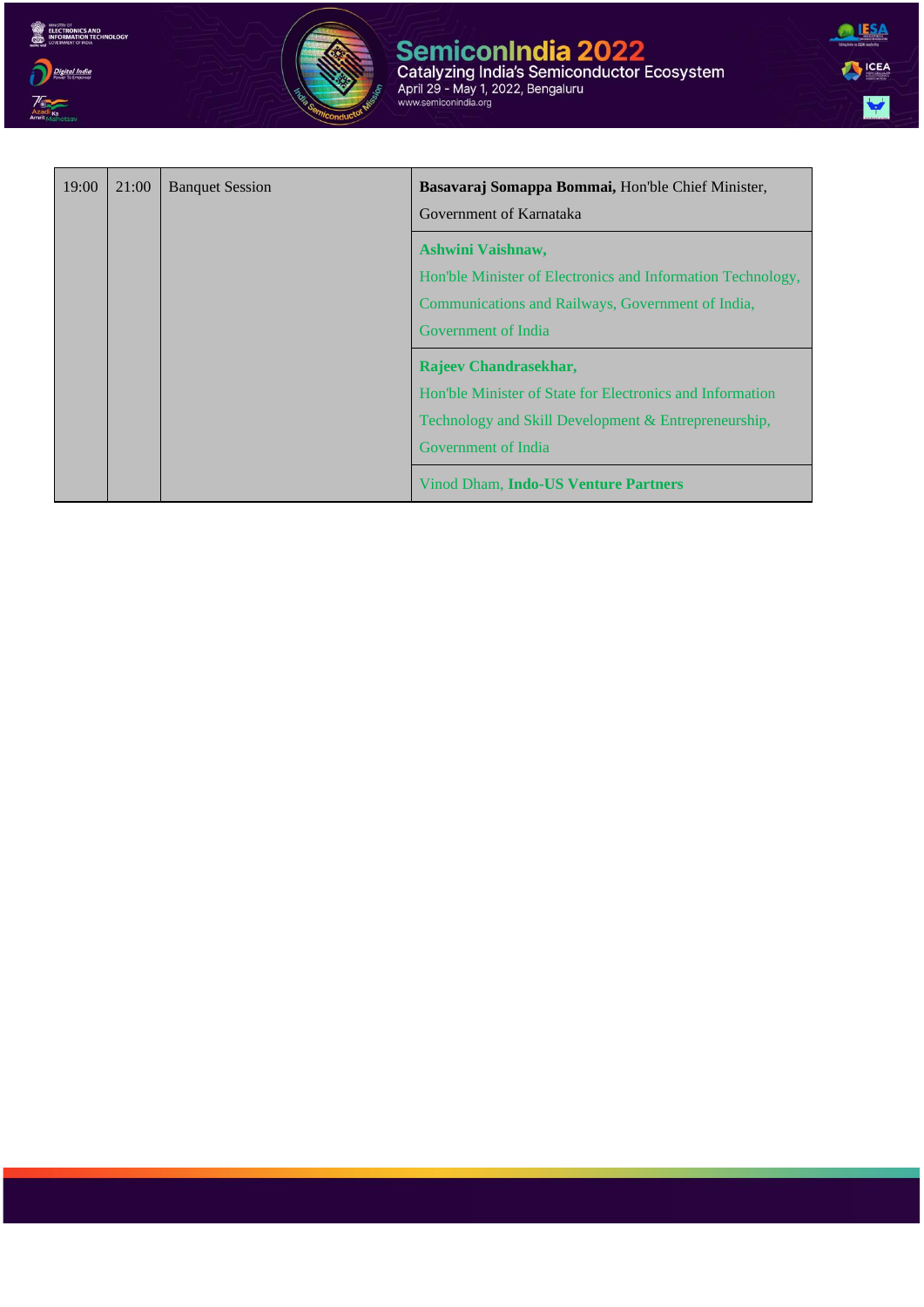

**OLIESA A**ICEA V

| April 30, 2022 (Day-2) Semicon India 2022 |         |                                                                               |                                                                                     |
|-------------------------------------------|---------|-------------------------------------------------------------------------------|-------------------------------------------------------------------------------------|
| <b>Start</b>                              | End     | <b>Session Description</b>                                                    | <b>Speakers</b>                                                                     |
|                                           |         | <b>Opening Session: Semiconductor Manufacturing Session (Silicon Foundry)</b> |                                                                                     |
| 09:00                                     | 09:15   | <b>Guest Welcome</b>                                                          | <b>Guest Welcome</b>                                                                |
| 09:15                                     | 09:40   | India's Resilience to Semiconductor<br>Supply Chain                           | Siva Sivaram, Western Digital                                                       |
| 09:45                                     | 10:20   | From Angstroms to Zetta-scale: Silicon,<br>Systems and Software in India      | Raja M. Koduri, Intel                                                               |
| 10:25                                     | 10:55   | Fireside Chat on<br>Silicon driven AI/ML revolution                           | Sailesh Chittipeddi, Renesas with Walden Rhines,<br>Cornami and Sid Sheth, d-Matrix |
| 11:00                                     | 11:30   | Fireside Chat on<br>Global Growth Drivers for Foundry<br>ecosystem            | Sajiv Dalal, TSMC with Barun Dutta, IMEC                                            |
| <b>Session-1: Compound Semiconductor</b>  |         |                                                                               |                                                                                     |
| 11:35                                     | 12:00   | Power Electronics: India's Moment for<br>Compounded Growth                    | Prof. Umesh Mishra, University of California,<br><b>Santa Barbara</b>               |
| 12:05                                     | 13:05   | Panel Discussion on                                                           | <b>Moderator: Vivek Sharma, ST Microelectronics</b>                                 |
|                                           |         | Compound Semiconductor: India's way                                           | Dinesh Ramanathan, NexGen Power Systems                                             |
|                                           | forward |                                                                               | Primit Parikh, Transphorm                                                           |
|                                           |         |                                                                               | Harshad Mehta, Silicon Power                                                        |
|                                           |         |                                                                               | <b>Anant Naik, GAETEC</b>                                                           |
|                                           |         |                                                                               | Seema Vinayak, SSPL (DRDO)                                                          |
|                                           |         |                                                                               | <b>Amitava Das, Tagore Technology</b>                                               |
| 13:05                                     | 14:00   | Lunch                                                                         | Lunch                                                                               |
|                                           |         | <b>Session-2: ATMP and Display Manufacturing</b>                              |                                                                                     |
| 14:00                                     | 14:30   | Fireside Chat on                                                              | Pranav Komerwar, Vedanta Limited with James                                         |
|                                           |         | <b>Emerging Display Technologies</b>                                          | <b>Yang, Innolux Corporation</b>                                                    |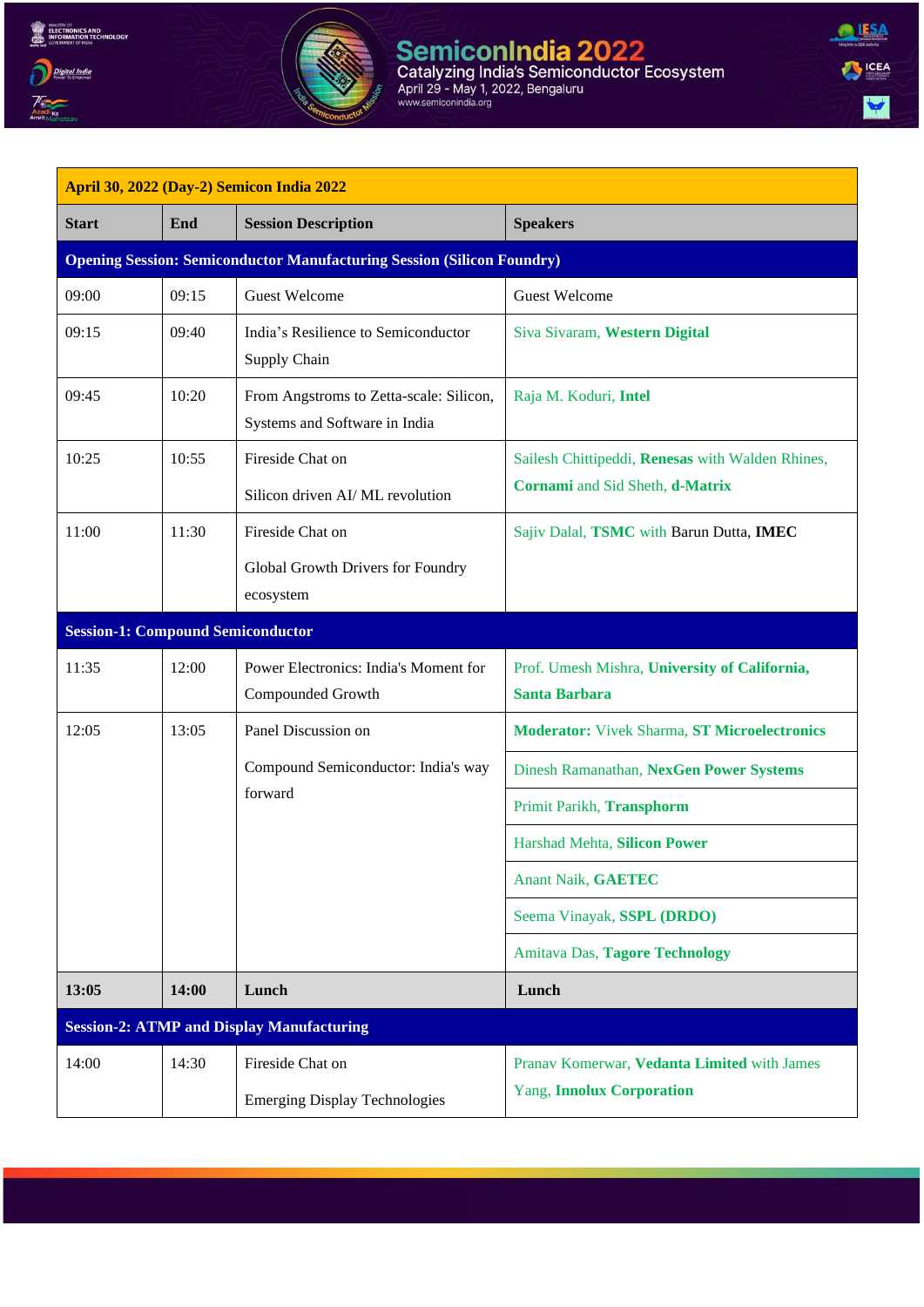





| 14:35 | 15:35 | Panel Discussion on<br>ATMP: Where wafer meets the real | <b>Moderator: Raja Manickam, TATA Electronics</b><br>(OSAT) |
|-------|-------|---------------------------------------------------------|-------------------------------------------------------------|
|       |       | world                                                   | Gursharan Singh, Micron, Singapore                          |
|       |       |                                                         | Amrit Manwani, Sahasra Electronics                          |
|       |       |                                                         | Pallam Raju, ASIP Technologies                              |
|       |       |                                                         | Prof. Rao Tummala, Georgia Tech                             |
|       |       |                                                         | Prasad Dhond, Amkor                                         |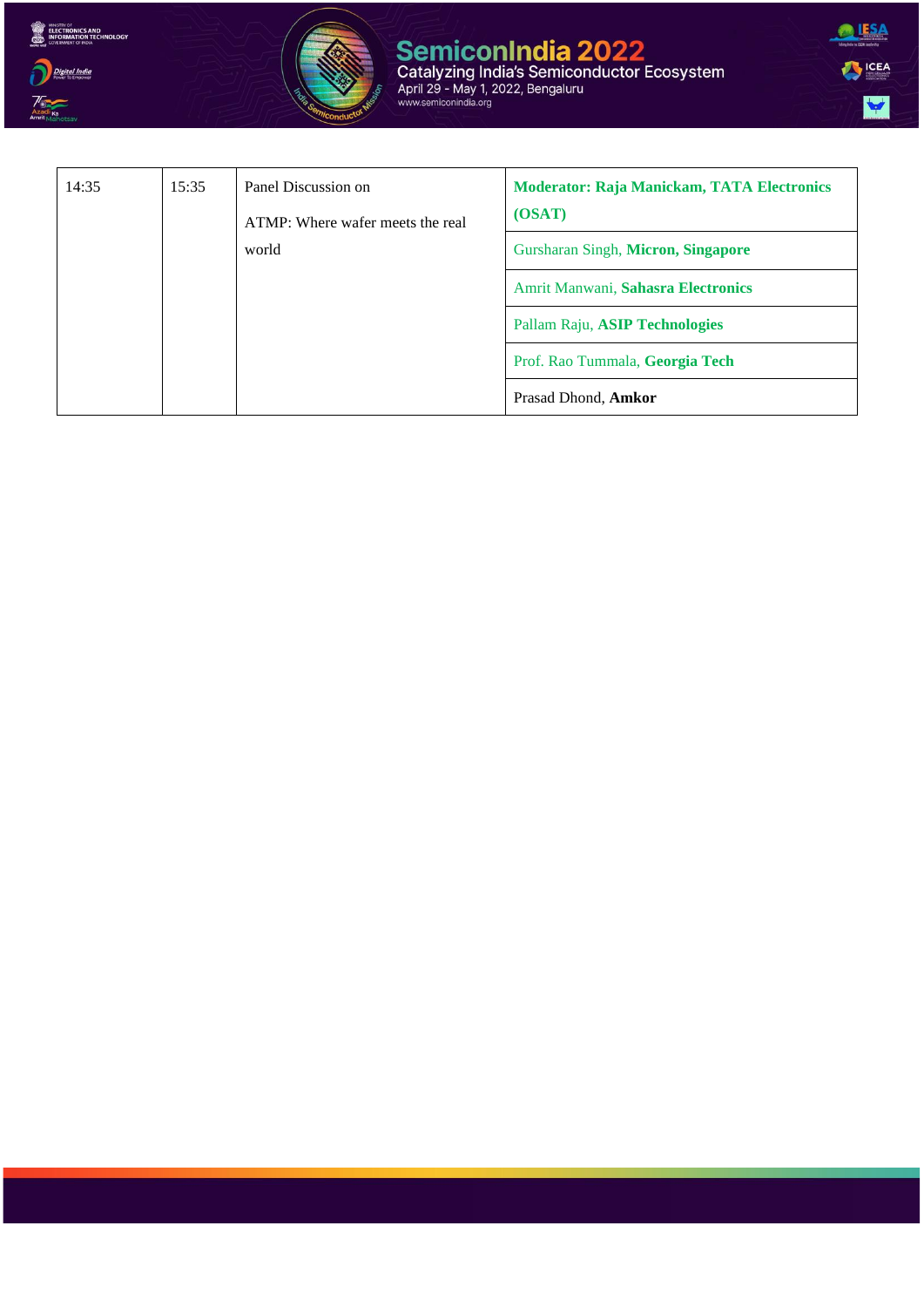



| <b>Session-3: Semiconductor Research - New Frontiers</b> |        |                                                                                          |                                                                                                                   |  |
|----------------------------------------------------------|--------|------------------------------------------------------------------------------------------|-------------------------------------------------------------------------------------------------------------------|--|
| 15:40                                                    | 16:40  | Panel Discussion on                                                                      | Moderator: Anshuman Tripathi, Member, NSAB                                                                        |  |
|                                                          |        | Where No Technology has gone                                                             | Sri Samavedam, IMEC, Belgium                                                                                      |  |
|                                                          | before | Surya Bhattacharya, A*STAR's IME, Singapore                                              |                                                                                                                   |  |
|                                                          |        | Srinivas Satya, Applied Materials                                                        |                                                                                                                   |  |
|                                                          |        |                                                                                          | Rangesh Raghavan, LAM Research                                                                                    |  |
|                                                          |        |                                                                                          | Wen Kuan Yeh, TSRI                                                                                                |  |
|                                                          |        |                                                                                          | Sachin Kalantri, Qualcomm                                                                                         |  |
|                                                          |        |                                                                                          | Mohan Maheswaran, Semtech                                                                                         |  |
| 16:45                                                    | 17:10  | Indian Opportunities in Integrated<br>Semiconductor and Display                          | Akarsh Hebbar, Vedanta Group                                                                                      |  |
|                                                          |        |                                                                                          |                                                                                                                   |  |
| 17:15                                                    | 18:15  | Panel Discussion on                                                                      | Moderator: Jitendra Chaddah, Intel                                                                                |  |
|                                                          |        | State Government's initiatives and<br>preparedness for Semiconductor and<br>Display Fabs | E.V. Ramana Reddy, Government of Karnataka                                                                        |  |
|                                                          |        |                                                                                          | S. Krishnan, Government of Tamil Nadu                                                                             |  |
|                                                          |        |                                                                                          | Sanjiv Kumar Mittal, Government of Uttar Pradesh                                                                  |  |
|                                                          |        |                                                                                          | Rahul B. Gupta, Government of Gujarat                                                                             |  |
|                                                          |        |                                                                                          | Baldev Singh, Government of Maharashtra                                                                           |  |
|                                                          |        |                                                                                          | G. Jaya Lakshmi, Government of Andhra Pradesh                                                                     |  |
|                                                          |        |                                                                                          | Manoj Kumar Mishra, Government of Odisha                                                                          |  |
|                                                          |        |                                                                                          | Jayesh Ranjan, Government of Telangana                                                                            |  |
| 18:15                                                    | 18:35  | Semi Equipment perspective in                                                            | Prabu Raja, Applied Materials                                                                                     |  |
|                                                          |        | mission mode                                                                             |                                                                                                                   |  |
| 19:00                                                    | 21:00  | <b>Banquet Session</b>                                                                   | Rajeev Chandrasekhar,                                                                                             |  |
|                                                          |        |                                                                                          | Hon'ble Minister of State for Electronics and Information<br>Technology and Skill Development & Entrepreneurship, |  |
|                                                          |        |                                                                                          | Government of India                                                                                               |  |
|                                                          |        |                                                                                          | <b>Vinod Dham, Indo-US Venture Partners</b>                                                                       |  |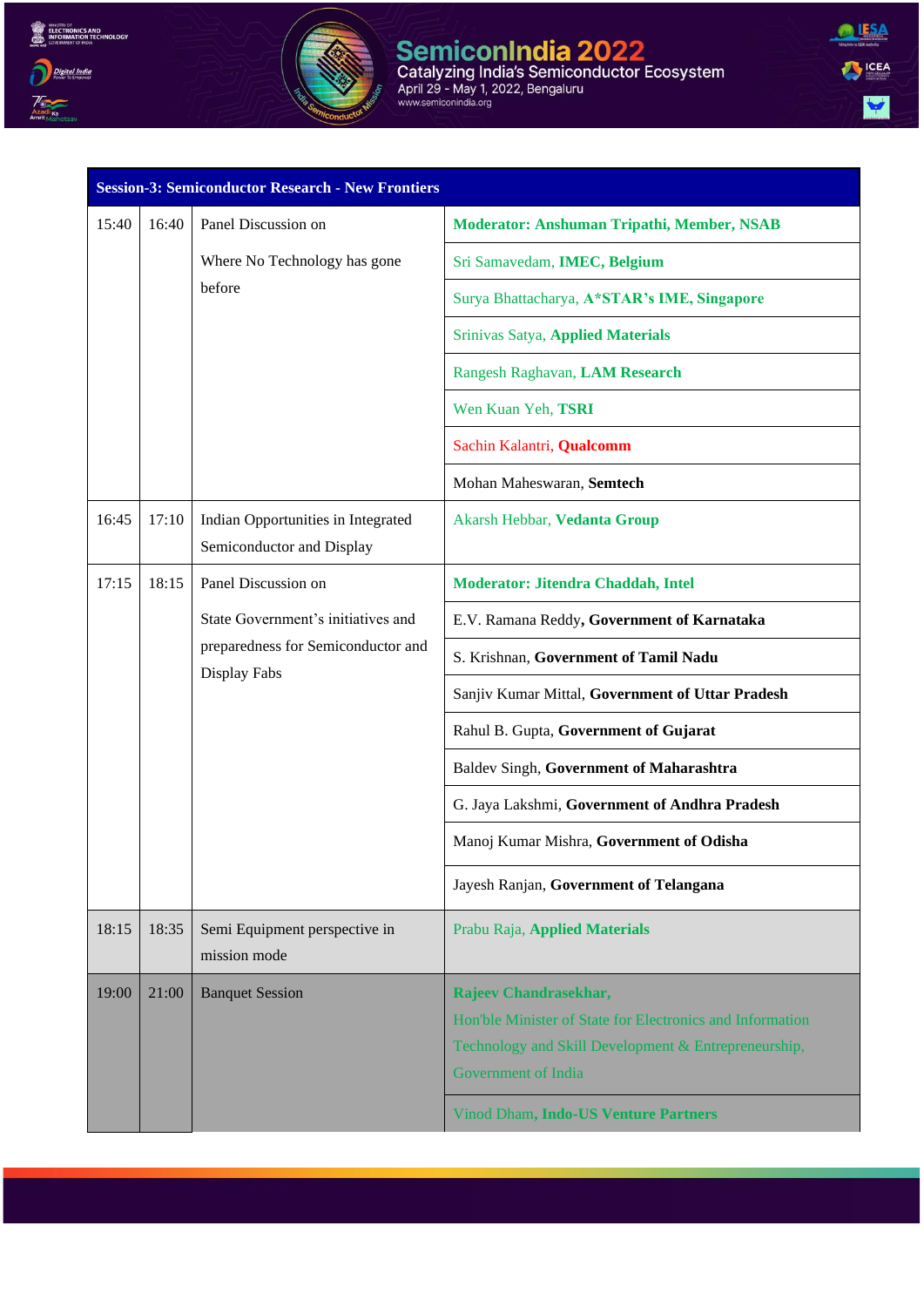

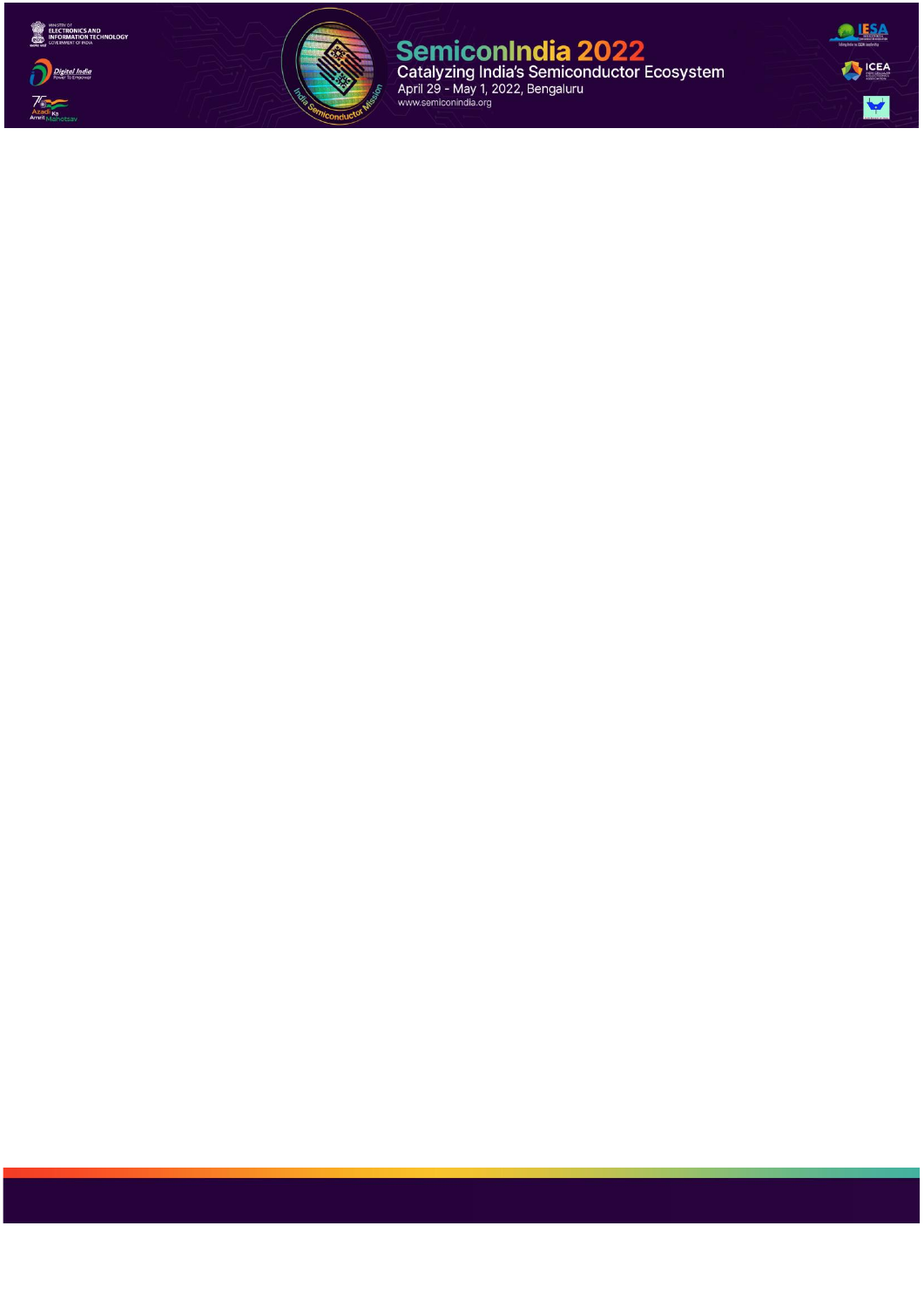



| May 01, 2022 (Day-3) Semicon India 2022 |       |                                                                                                                                    |                                                                         |
|-----------------------------------------|-------|------------------------------------------------------------------------------------------------------------------------------------|-------------------------------------------------------------------------|
| <b>Start</b>                            | End   | <b>Session Description</b>                                                                                                         | <b>Speakers</b>                                                         |
|                                         |       | <b>Opening Session: Economics of Semiconductors and Next Wave of Innovations</b>                                                   |                                                                         |
| 09:00                                   | 09:15 | <b>Guest Welcome</b>                                                                                                               | <b>Guest Welcome</b>                                                    |
| 09:15                                   | 09:40 | Shrinking schedules and Increasing<br>Complexity: Meeting More than Moore<br>challenges for Automotives with EDA & IP<br>solutions | Anirudh Devgan, Cadence                                                 |
| 09:45                                   | 10:15 | Fireside Chat on<br>5G/ 6G: Next wave of innovation<br>opportunity for India                                                       | Prof. Arogyasamy Paulraj, Stanford with<br>Sanjay Nayak, Tejas Networks |
| 10:20                                   | 10:45 | Propelling growth of semiconductors in<br>communications                                                                           | Matt Grob, <b>XCOM Labs</b>                                             |
|                                         |       | <b>Session-1: The Future of Automobiles: Computer on Wheels</b>                                                                    |                                                                         |
| 10:50                                   | 11:20 | Fireside Chat on<br>Computer on Wheels                                                                                             | Lars Reger, NXP Semiconductors with Rama<br>Divakaruni, IBM Research    |
| 11:25                                   | 11:50 | Semiconductors for Next-gen Mobility<br>solutions                                                                                  | Nivruti Rai, Intel                                                      |
| 11:55                                   | 13:00 | Panel Discussion on<br><b>Smart Mobility</b>                                                                                       | <b>Moderator: Vinay Shenoy, Infineon</b><br><b>Technologies</b>         |
|                                         |       |                                                                                                                                    | Lior Sethon, Mobileye Intel                                             |
|                                         |       |                                                                                                                                    | Sanjay Gupta, NXP Semiconductors                                        |
|                                         |       |                                                                                                                                    | Uday Dodla, Qualcomm                                                    |
|                                         |       |                                                                                                                                    | <b>Vivek Singhal, Texas Instruments</b>                                 |
|                                         |       |                                                                                                                                    | Vinod Sahay, Mahindra Group                                             |
| 13:00                                   | 14:00 | Lunch                                                                                                                              | Lunch                                                                   |